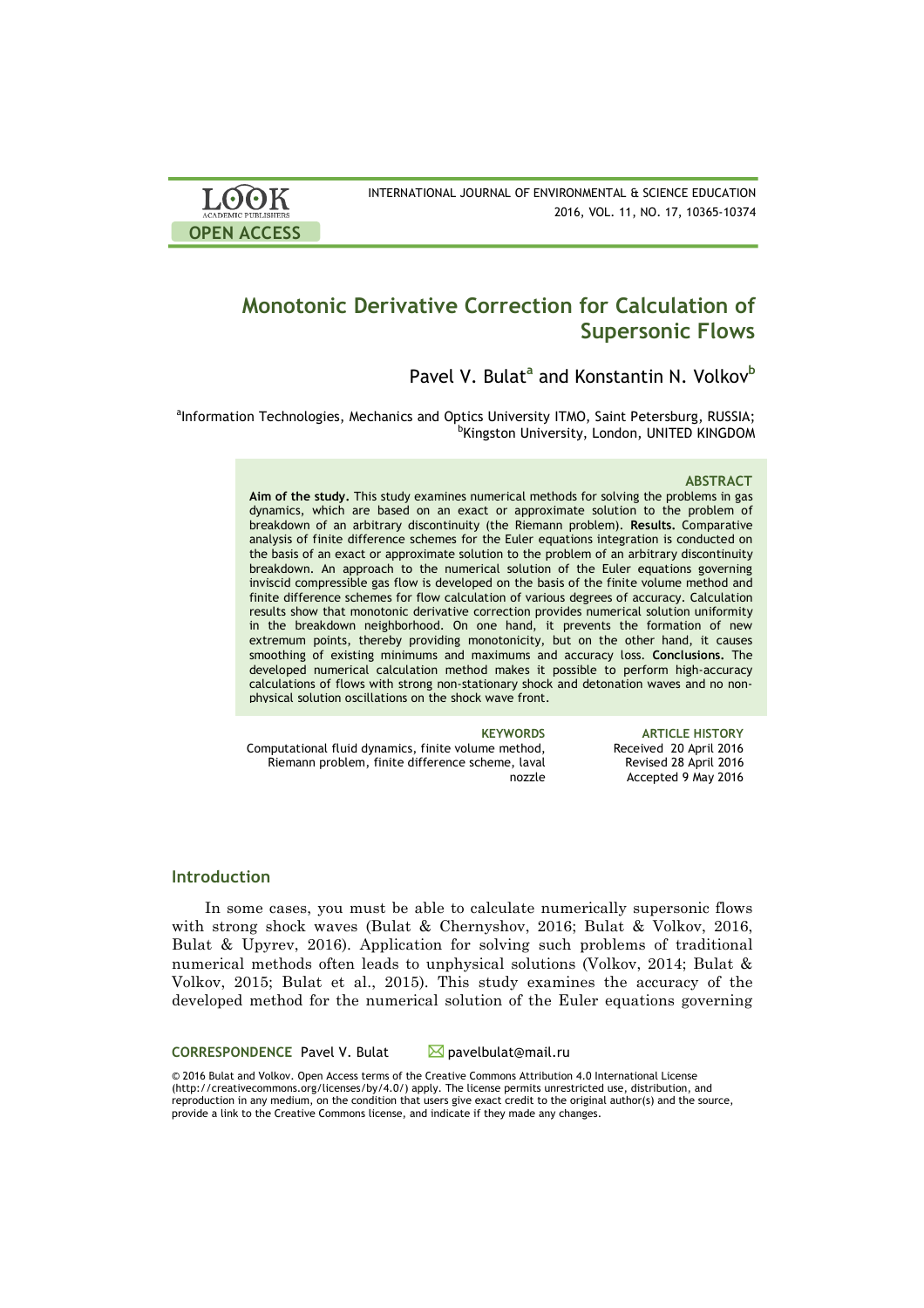inviscid compressible gas flow based on the finite volume method and finite difference schemes for flow calculation of various degrees of accuracy. The S.K. Godunov (1959) scheme (Einfeldt, 1988), Kolgan scheme (Kolgan, 1972), Roe scheme, Harten scheme, and Chakravarthy–Osher scheme (Osher, 1984; Osher & Chakravarthy, 1984; Sod, 1978) are used in the calculations; the order of accuracy of the schemes varies from 1st to 3rd (Capdeville, 2011). The comparison of various finite difference schemes in terms of accuracy and efficiency is demonstrated by the calculation of inviscid compressible gas flow in a Laval nozzle, with and without a starting shock wave (nozzle shock wave).

Model problems serve as a testing ground for verifying new methodological concepts and assessing the accuracy of the results obtained using software tools based on these concepts. An example is checking the developed concepts on the projection–evolution method, which is widely used in computational gas dynamics (Toro, 2009; Godunov, 1959; Kulikovskii, Pogorelov & Semenov, 2001; Roe, 1981). Calculation data provide the means for estimating the monotonicity and accuracy of the numerical method and for determining the presence of numerical diffusion and non-physical oscillations in the areas of steep gradients in the required functions (Donat & Marquina,1996). The problem of breakdown of an arbitrary discontinuity (the Riemann problem) has widespread application in the finite volume method when it comes to testing computational procedures and checking the accuracy of flow calculation schemes (Bulat & Bulat, 2015; Bulat et al., 2015).

To stop the iterative process, the obtained residual level is compared with the given degree of accuracy (convergence on machine accuracy is desirable but practically unattainable.) Accuracy estimation methods are based either on graphical representation of the history of iterative process convergence or on theoretical examination of residual behavior. These methods depend on the type of convergence (monotonic, oscillating, combined). For this purpose, a hierarchy of grids with various decreasing space and time steps is used.

Grid dependence of the solution can be checked by solving the problem on a sequence of grids, where the step decreases by a certain value (by half, for example) moving down the grid hierarchy.

This study solves numerous problems associated with the simulation of supersonic flow of an inviscid compressible gas through a Laval nozzle, with and without a starting shock wave. The obtained model numerical solutions are then compared with the published model solutions, which makes it possible to assess the accuracy of the finite difference schemes. Monotonic derivative correction provides numerical solution uniformity in the breakdown neighborhood. On one hand, it prevents the formation of new extremum points, thereby providing monotonicity, but on the other hand, it causes smoothing of existing minimums and maximums and accuracy loss.

#### *The Riemann problem*

The problem of breakdown of an arbitrary discontinuity consists in solving the Euler equations in the interval  $-\infty < x < +\infty$  under specific initial conditions characterized by a constant state in the half-plane  $-\infty < x < 0$  (index L) and in the half-plane  $0 \le x \le \infty$  (index R). The initial conditions for the Euler equations are as follows (physical variables are used):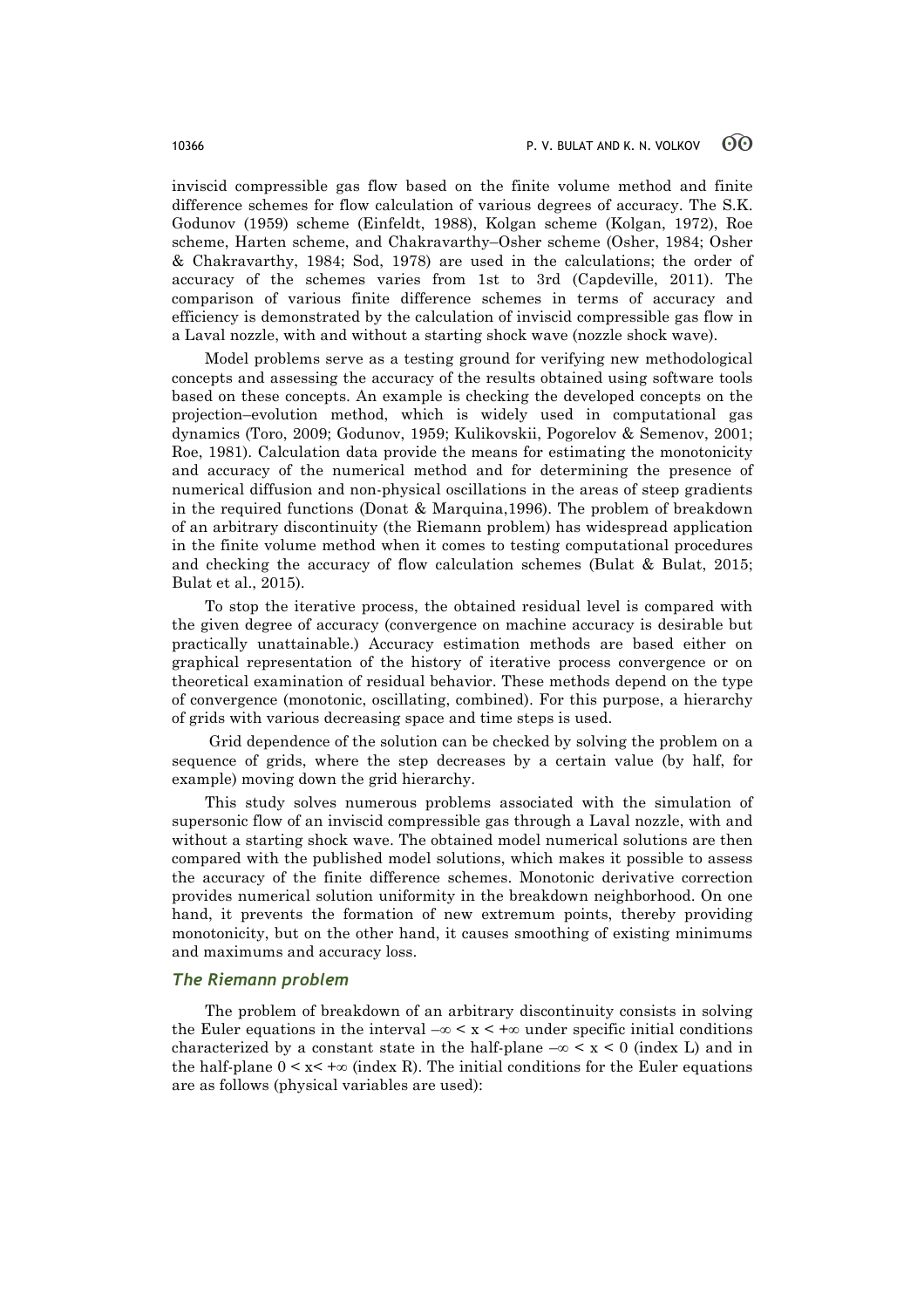#### $\odot$ INTERNATIONAL JOURNAL OF ENVIRONMENTAL & SCIENCE EDUCATION 10367

where is a vector of gas-dynamic variables (density, velocity components, total energy per unit of volume).

A membrane positioned at the point  $x = 0$  separates two gases at different pressures, with different densities and velocities. Air with specific heat ratio  $\gamma$  = 1.4 is chosen as the operating medium.

At the time  $t = 0$ , a discontinuity of gas-dynamic parameters is formed at the point  $x = 0$ , which corresponds to the position of the splitter plate. At the time  $t = 0$ , the splitter plate is instantly removed. The arbitrary discontinuity breaks into several discontinuities, each of which is a shock wave or an expansion wave, depending on the initial conditions. Possible solutions contain an expansion fan, contact discontinuity, and a shock wave, which split the area into four subareas with constant parameter values. The exact solution to the problem of breakdown of an arbitrary discontinuity comes down to solving a system of nonlinear algebraic equations derived from the conservation law. This solution is examined in many research papers (Toro, 2009; Kozhemyakin, Omel'chenko & Uskov, 1999).

# *Existing solution methods*

In the S.K. Godunov (1959) method gas parameters are approximated by piecewise constant distributions on the selected grid such that within each cell, these parameters remain constant and equal to the average values over the cell. Piecewise constant field evolution over a fairly short time interval, which is determined using the exact solution of the Riemann problem in each cell, is used to find average cell values on a new layer in time. By repeating this procedure step by step, the dynamics of flow variation in time are calculated.

Piecewise constant and piecewise polynomial distributions of functions in a discrete cell, with certain restrictions on the coefficient values of the corresponding polynomials, are used to develop highly accurate S.K. Godunov (1959) -type numerical methods. One of the difficulties encountered is uncertainty in selecting slope values for these distributions. In these cases, the breakdown of an arbitrary discontinuity causes it to lose its self-similarity. Finding the exact solution to the Riemann problem with random initial conditions becomes complicated (for the generalized Riemann problem, in which flow parameters on the left and right side of the discontinuity are variables). The solution of a non-self-similar problem can be avoided by instead solving a problem that is an approximation of the self-similar one.

The use of piecewise linear approximations requires derivatives to be determined in each computational cell. In smooth flows, another approach can be applied, where derivatives of each layer in time are approximated by the calculated average values. Applying this approach to flows with discontinuities results in major errors. In practice, derivatives are not approximated but are calculated using data on the nature of the flow.

The S.K. Godunov (1959) method can be relatively easily generalized to a multivariate case. Flow parameters in each grid cell are considered constant (the flow in a cell is assumed to be homogeneous). Flow development comes down to the interaction of homogeneous flows at cell edges (ignoring flow interaction at cell apexes). This approach involves calculating the interaction of two homogeneous gas flows, which are initially separated by a certain plane. The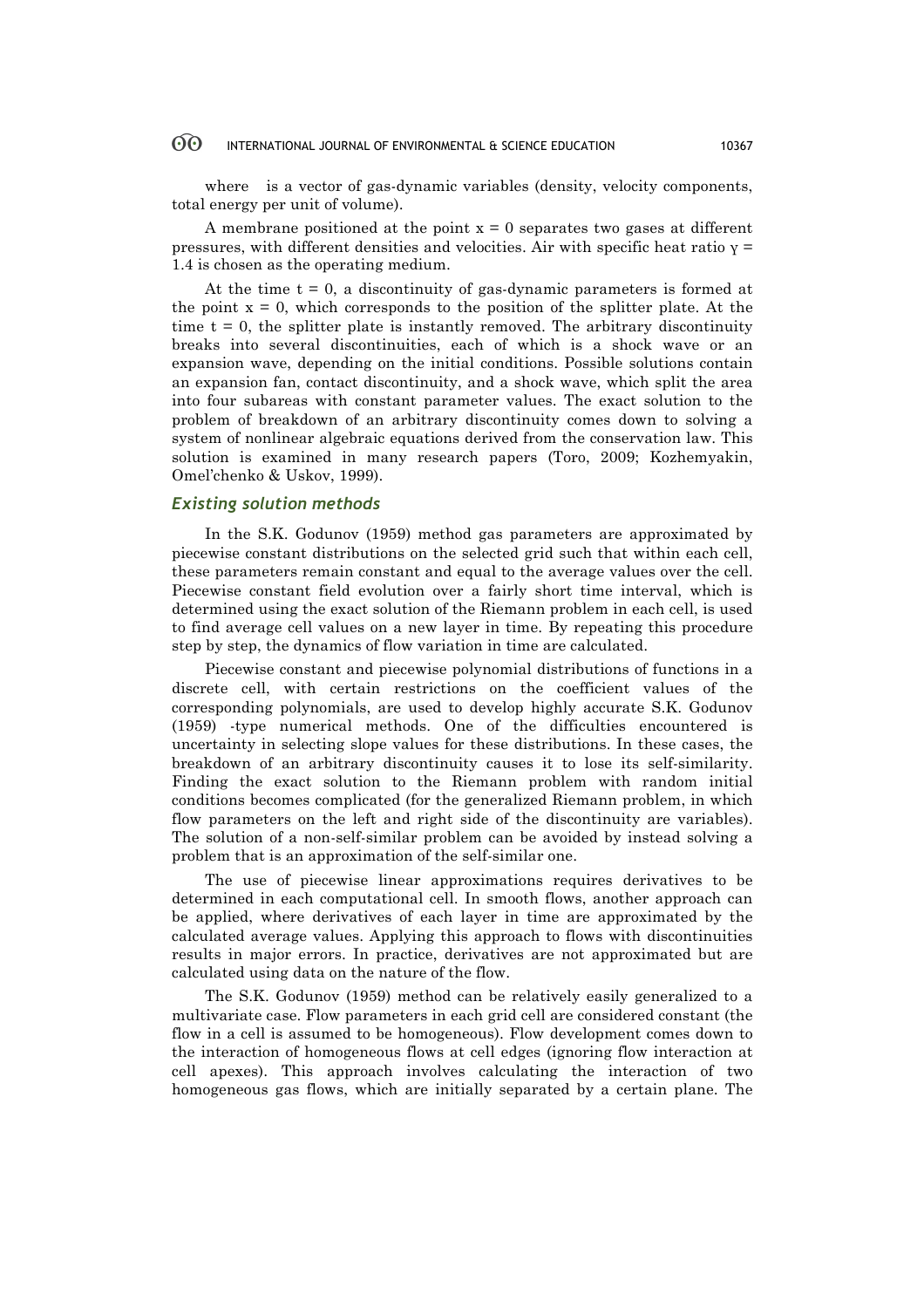solution of a 3D problem comes down to the solution of a one-dimensional problem along the normal to the separating plane.

A previous study (Kulikovskii, Pogorelov & Semenov, 2001) introduces an exact solution to this problem. Finding such a solution is crucial because it makes it possible to consider the properties of a fairly standard medium when an approximation by two-term equations of state is applied. One-parameter approximations of the equation of state do not ensure the transmission of properties of various media on the left and right side of the discontinuity. For some types of equations of state, the solution of the Riemann problem is not the only one. The solution has a complex, non-classical structure or disturbs the hyperbolicity of a system of equations

The approaches described in (Roe, 1981; Einfeldt, 1988; Donat & Marquina, 1996) are among the most widespread methods that are based on approximated solutions to the problem of breakdown of an arbitrary discontinuity. In some studies (Osher, 1984; Osher & Chakravarthy, 1984), when an arbitrary discontinuity breaks down, a shock wave is replaced by a compression wave, which results in a system of equations with monotonic solutions. In another study (Einfeldt, 1988), breakdown is treated using two Jacobians, one for the left node and one for the right node, to construct a single Jacobian from the simple waves of the left Jacobian moving to the right and those of the right Jacobian moving to the left. A previous study examines only expansion and compression waves. The Roe scheme (Roe, 1981) is based on assigning explicit formulas to determine linearized values that make up a Jacobian (primitive variables are used). However, the Roe scheme has a drawback: it allows the presence of an expansion shock wave at the sonic point. This can be avoided by adding extra viscosity, thereby modifying eigenvalues in the neighborhood of sonic points.

The Roe method (Roe, 1981) is based on an exact solution to the Riemann problem for a specially linearized system of equations. The solution consists of moving discontinuities separated from each other by areas with constant variable values. Such a solution is unusual because it preserves the non-linear Rankine–Hugoniot relations on a single shock wave and the relations on a single tangential discontinuity. The Roe method provides a means for building finite difference schemes for conservative hyperbolic sets of equations.

In the S. Osher (1984) method, an approximate solution to the Riemann problem is built for a quasilinear system of equations and is basically a combination of Riemann waves only.

#### *Numerical methods*

Mathematically, the problem of breakdown of an arbitrary discontinuity is a Cauchy problem with initial conditions for conservation laws that determine the movement of a compressible gas, with the initial distribution of gas parameters in the form of piecewise constant functions.

In the S.K. Godunov (1959) method, piecewise constant distributions of functions are used to describe an instantaneous state of a moving medium (flow parameters are considered constant within each control volume). Further development of flow approximation, which consists of many elementary homogeneous flows in time, is determined by the solution of the Riemann problem at the edges of control volumes. It is possible to describe the whole variety of discontinuity configurations using a relatively simple scheme.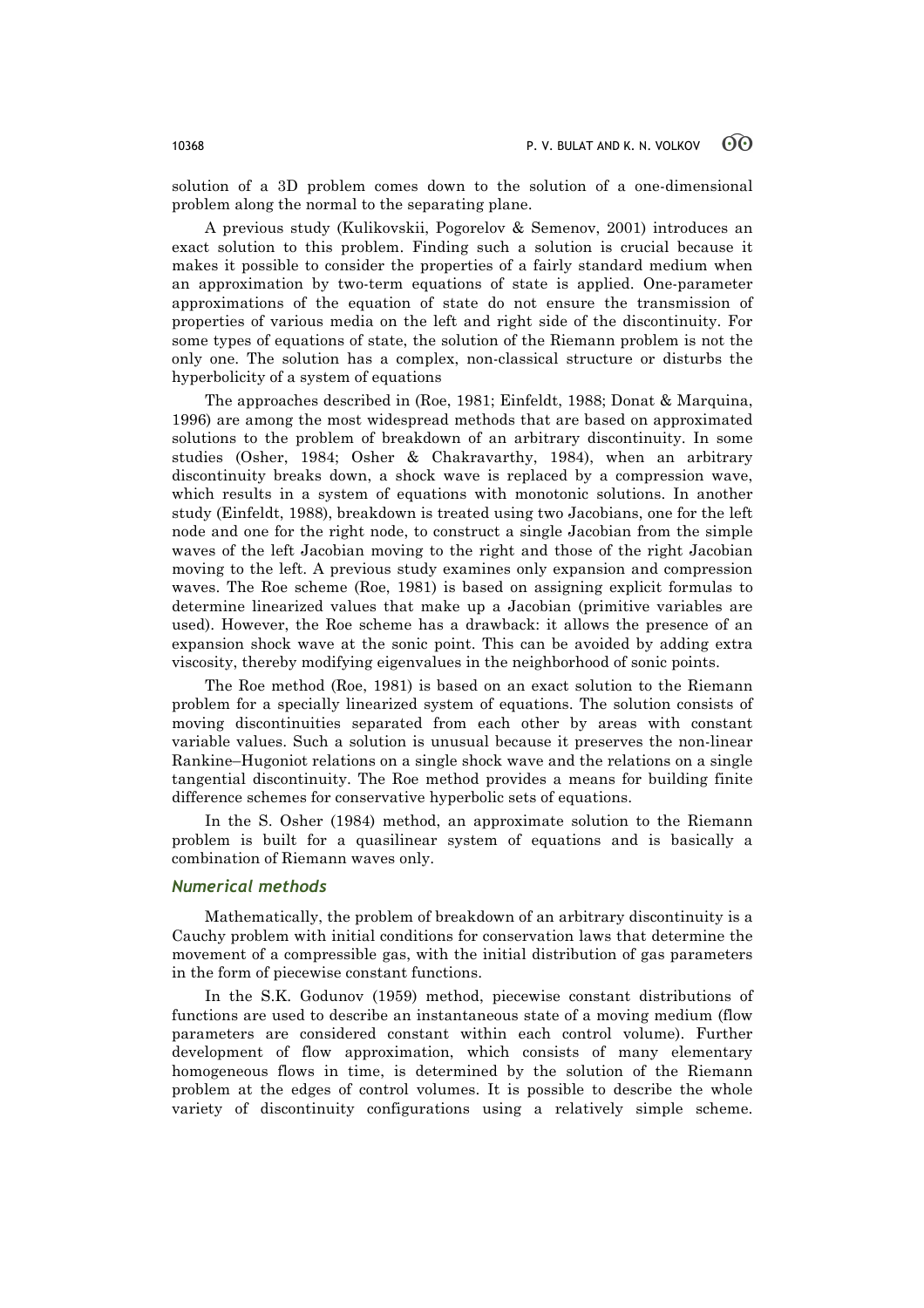#### 60 INTERNATIONAL JOURNAL OF ENVIRONMENTAL & SCIENCE EDUCATION 10369

Discontinuity velocities and flow parameters in smooth areas between discontinuities can be determined by simple mathematics.

The S.K. Godunov (1959) finite difference scheme is a conservative scheme of first-order accuracy. It is widely applied in various problems involving numerical simulation of compressible gas dynamics. The S.K. Godunov (1959) scheme uses approximate viscosity, which means that artificial viscosity is not required for strong discontinuity calculations. During the calculation of weak discontinuities such as expansion waves, approximation error becomes significant, which manifests itself as strong smearing (the less the Courant number, the stronger is the smearing). The restriction on time step follows from the condition that waves formed after the discontinuity breakdown at the edge of the control volume should not reach its center or, with a less strict restriction, its other edge. In the area where strong shock waves interact, the S.K. Godunov (1959) method displays numerical damping properties similar to those of the application of artificial quadratic viscosity (Kulikovskii, Pogorelov & Semenov, 2001). The S.K. Godunov (1959) methods based on the solution of the Riemann problem by the Roe method have numerical linear viscosity. During the simulation of strong shock waves, the Courant number needs to be decreased from 1 to 0.2 to ensure stability of calculations.

The data required for flow calculation in the Godunov method come down to using the state that formed after the discontinuity breakdown at the edge of the control volume. Solving the Riemann problem is demanding; yet, the Godunov method only uses a part of the obtained data.

Godunov's numerical methods constructed using the exact solution of the Riemann problem provide the means for calculating shock waves of arbitrary intensity with the Courant number close to  $1 (0.8 < C < 1)$ .

Numerical methods based on approximate solutions to the Riemann problem rely on separate exact elementary solutions to the Riemann problem (moving discontinuities in the Roe method or Riemann waves in the S. Osher (1984) method). Various conclusions and additions are discussed in previous studies.

### *Nozzle flow*

Let us consider the flow of inviscid compressible gas in a channel with a variable cross-section area (a Laval nozzle). The nozzle section is described by the dependence  $y = [(1 + x2)/\pi] \cdot 1/2$ , where x is in the interval [–0.3.1]. Air ( $y =$ 1.4) is taken as the operating medium. Details on the computational procedure have been provided in previous studies (Volkov, 2005; Volkov, 2006). Indices 00 correspond to the parameters of the flow in the receiver, while the index  $\infty$ corresponds to the parameters of the flow in the surrounding medium

The nozzle flow mode is determined by the correlation between the pressure at the nozzle exit, p2, and the pressure in the tank, p1. In alternative 1 (pressure drop below critical,  $p2/p1 > 0.528$ ), a flow mode with back pressure is implemented, where pressure buildup of the over-expanded flow to the external pressure is performed through the nozzle shock wave. In alternative 2 (pressure drop is above critical,  $p2/p1 \le 0.528$ , gas is sustainably accelerated from subsonic velocity at the point of entry to a certain velocity at the throat, which is dependent on the given pressure drop. The gas is then stagnated.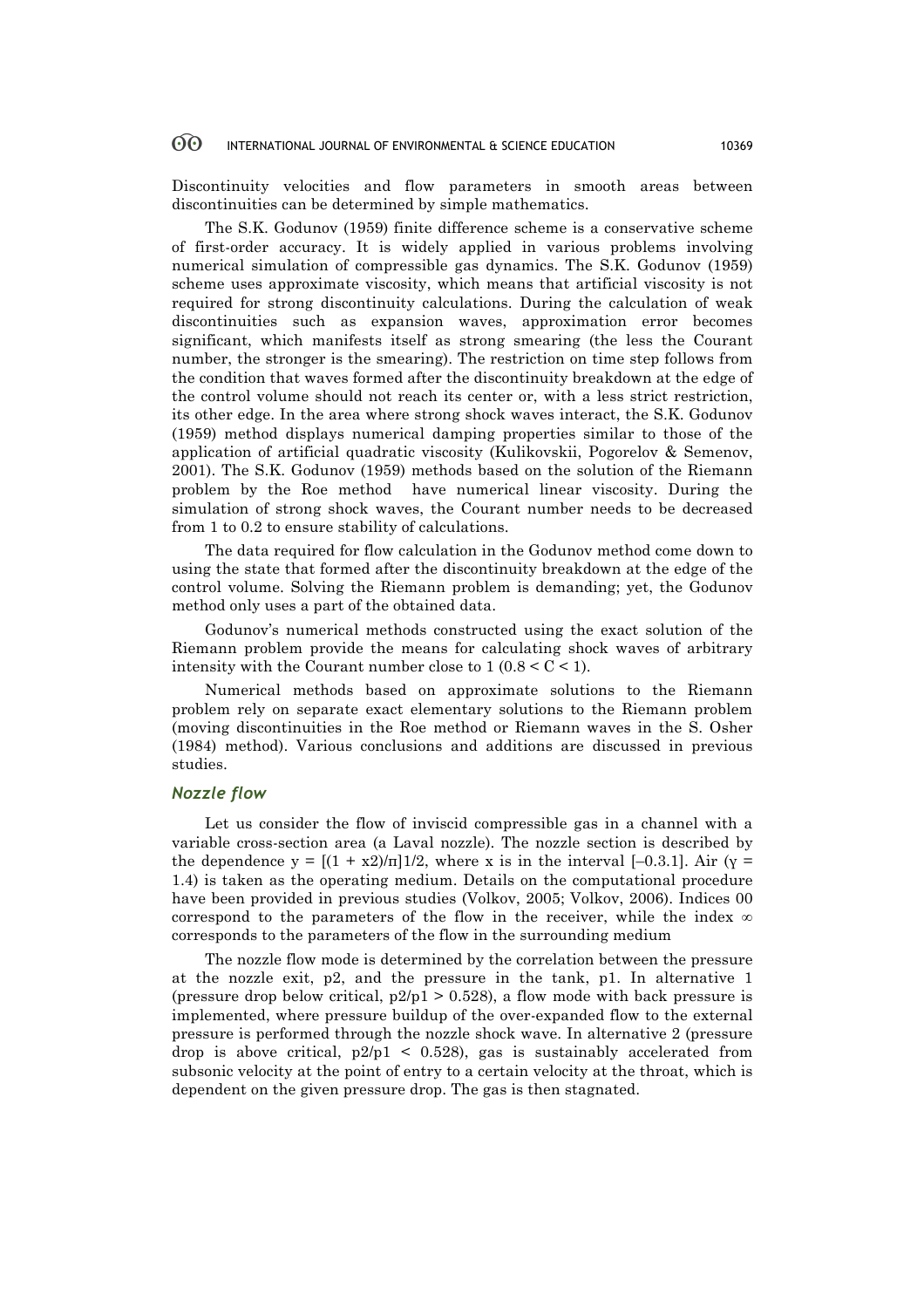At the nozzle entry, the total pressure and total temperature are set. The settings for boundary conditions at the nozzle exit depend on the gas flow mode. With subsonic flow at the exit, the static pressure is set equal to the external pressure. Other parameters are determined through extrapolating variables from the internal cells of the computational domain. Supersonic flow requires no additional boundary conditions at the exit.

Calculations are performed on a 100-cell grid. The Courant number is assigned the value CFL (Courant−Friedrichs−Lewy) = 0.95. A stationary solution to the problem can be achieved using the relaxation method.

In alternative 1 (p2/p1 > 0.528), stagnation pressure (p1 = 106 Pa) and stagnation temperature (T1 = 300 K) are set at the nozzle entry and static pressure  $(p2 = 8 \cdot 105)$  Pa) is set at the nozzle exit. At the entrance to the computational domain, the flow is subsonic. At the convergent section of the nozzle, the flow is accelerated, reaching sonic velocity at the throat, and it keeps moving at supersonic velocity. At the divergent section of the nozzle, a straight shock wave is formed, beyond which the flow becomes subsonic.

In alternative 2, gas is accelerated at the subsonic section and stagnated in the supersonic section.

Calculations are required to compare various flow calculation schemes (Yeom & Chang, 2013; Su, 2014). Results of the numerical simulation processed in the form of pressure–coordinate x-dependence are shown in the Fig. 1 (Courant number 0.98) and Fig. 2 (Courant number 0.25). Finite difference schemes smear out the discontinuity across 1–2 computational cells, preserving the monotonic nature of the solution.

In the presence of a nozzle shock wave (Fig. 1), the Chakravarthy–Osher scheme produces results closest to the exact solution. The Godunov scheme requires 0.03479 s of estimated time (12 time steps) to reach a stationary state, the Kolgan scheme requires 0.03401 s (12 steps), the Roe scheme requires 0.01999 s (6 steps), the Harten scheme requires  $0.01975$  s (5 steps), and the Chakravarthy–Osher scheme requires 0.01968 s (5 steps).

In a supersonic flow mode (Fig. 2), all finite difference schemes produce similar results. The Godunov scheme requires 0.007257 s of estimated time (14 time steps) to reach a stationary state, the Kolgan scheme requires 0.008151 s (15 steps), the Roe scheme requires 0.009545 s (18 steps), the Harten scheme requires 0.006941 s (12 steps), and the Chakravarthy–Osher scheme requires 0.006938 s (10 steps).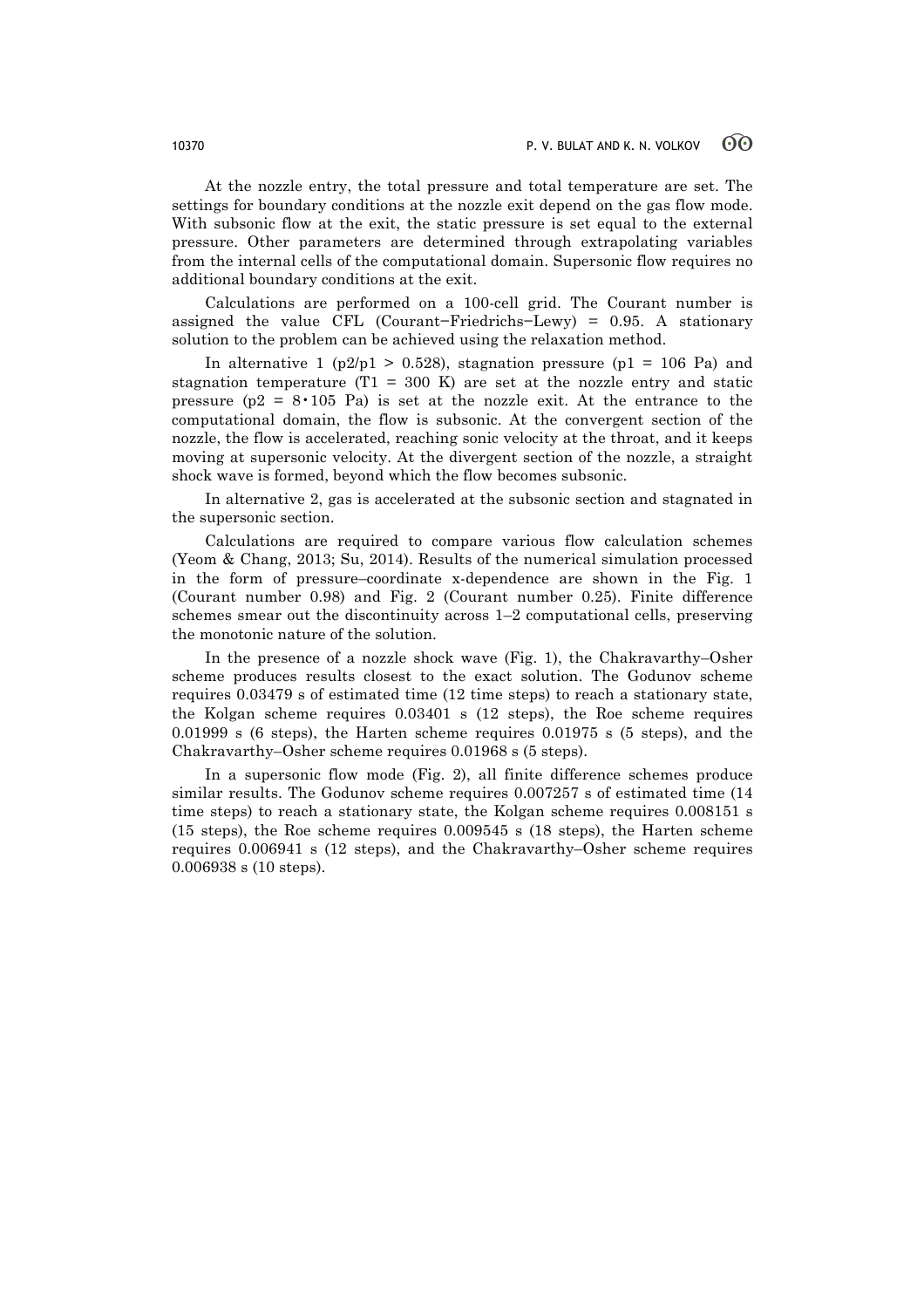



Icons ■ and □ correspond to the results obtained using the Godunov scheme and the Kolgan scheme, respectively (a);  $\triangleright$  - using the Roe scheme (b);  $\blacktriangleleft$  - using the Harten scheme (c); ● – using the Chakravarthy–Osher scheme (d)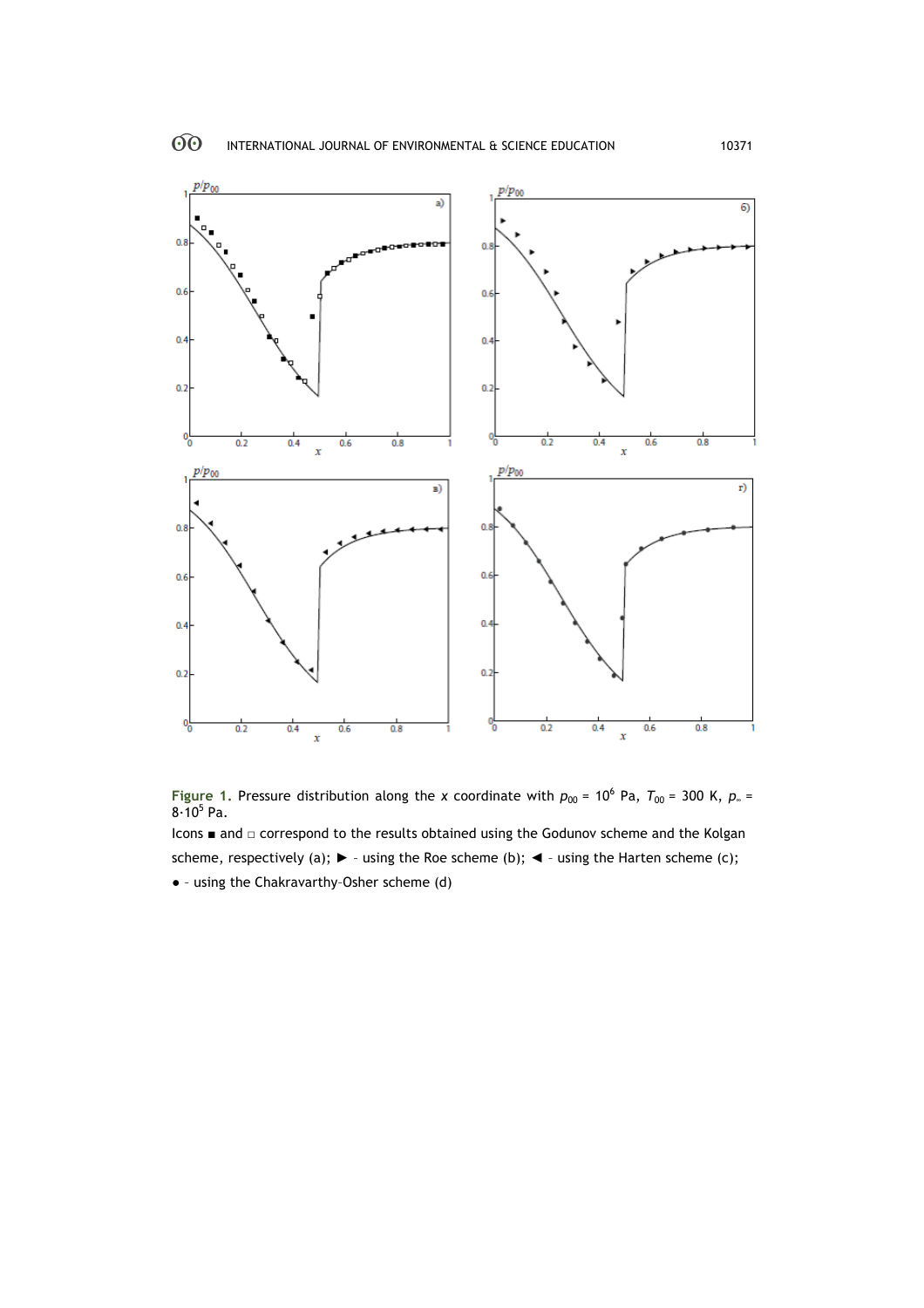

**Figure** 2. Pressure distribution along the *x* coordinate with  $p_{00}=10^8$  Pa,  $T_{00}=300$  K,  $p_{\infty}=8.10^5$ Pa.

# **Conclusions**

It is possible to assess the accuracy and convergence rate of a scheme by comparing solutions of model problems with exact solutions. Construction of exact model solutions is a crucial element in the general routine of numerical algorithm construction.

Comparative analysis of finite difference schemes for the Euler equations integration is conducted on the basis of the exact or approximate solution to the problem of an arbitrary discontinuity breakdown. The accuracy and effectiveness of various finite difference schemes are demonstrated by calculating the inviscid compressible gas flow in a Laval nozzle. The Godunov scheme, Kolgan scheme, Roe scheme, Harten scheme, and Chakravarthy–Osher scheme are used in the calculations; the order of the schemes varies from 1st to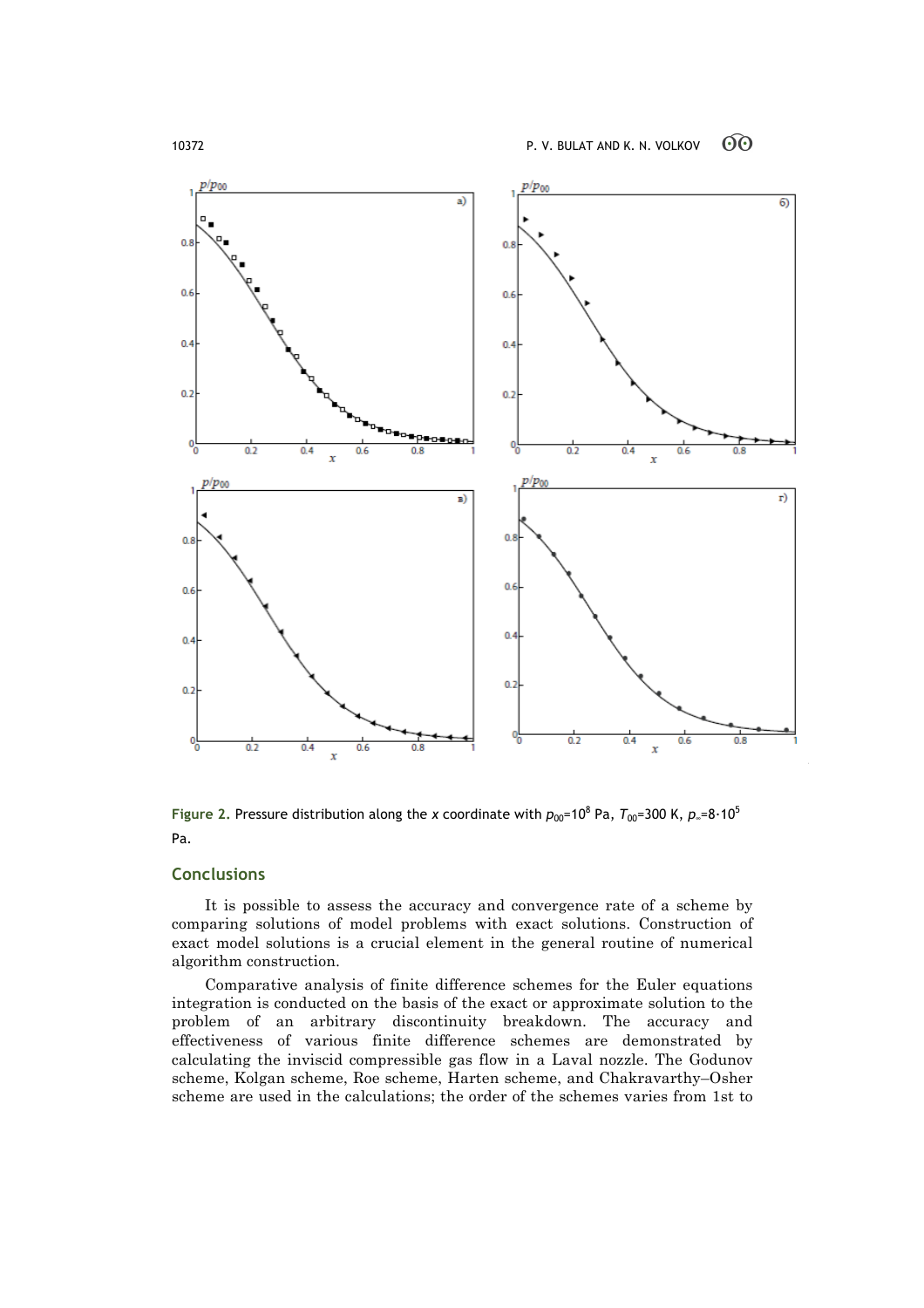#### 60 INTERNATIONAL JOURNAL OF ENVIRONMENTAL & SCIENCE EDUCATION 10373

3rd. Calculation results show that monotonic derivative correction provides numerical solution uniformity in the breakdown neighborhood. On one hand, it prevents the formation of new extremum points, providing monotonicity, but on the other hand, it causes smoothing of existing minimums and maximums and accuracy loss.

### **Acknowledgement**

The research was conducted with financial support from the Ministry of Education and Science of the Russian Federation (agreement No. 14.575.21.0057), a unique identifier for Applied Scientific Research (project) RFMEFI57514X0057.

#### **Disclosure statement**

No potential conflict of interest was reported by the authors.

#### **Notes on contributors**

**Pavel V. Bulat -** Head of International Laboratory of Mechanics and Energy Systems, Saint Petersburg National Research University of Information Technologies, Mechanics and Optics University ITMO, Saint Petersburg, Russia.

**Konstantin N. Volkov** - Department of Mechanical and Automotive Engineering, senior lecturer, Kingston University, London, United Kingdom.

## **References**

- Bulat, P & Bulat, M. (2015). Definition of the Existence Region of the Solution to the problem of an Arbitrary Gas-dynamic Discontinuity Breakdown at Interaction of Flat Supersonic Jets with Formation of Two Outgoing Compression Shocks. *Research Journal of Applied Sciences, Engineering and Technology, 9(1),* 65–70.
- Bulat, P & Chernyshov, M (2016). Existence Regions of Shock Wave Triple Configurations. *Internatıonal journal of envıronmental & scıence educatıon, 11(11)*, 4844-4854.
- Bulat, P & Volkov, K & Silnikov, M & Chernyshev, M. (2015). Analiz raznostnykh skhem, osnovannykh na tochnom i priblizhennom reshenii zadachi Rimana [Analysis of finitedifference schemes based on the exact and approximate solution of the Riemann problem]. *Scientific and Technical Journal of Information Technologies, Mechanics and Optics 12(1),*  139–148. [in Russian].
- Bulat, P. & Upyrev, V. (2016). Oblique Shock Reflection from the Wall . *IEJME — Mathematıcs Educatıon, 11(5),* 1205-1214.
- Bulat, P. & Volkov, K. (2015). One-dimensional gas dynamics problems and their solution based on high-resolution finite difference schemes. *Scientific and Technical Journal of Information Technologies, Mechanics and Optics, 15(4),* 731–740.
- Bulat, P. & Volkov, K. (2016). The History of the Study of Detonation. *Internatıonal journal of envıronmental & scıence educatıon, 11(11),* 4894-4909.
- Bulat, P., Volkov, K., Silnikov, M. (2015). Analysis of finite-difference schemes based on exact and approximate solution of Riemann problem. *Scientific and Technical Journal of Information Technologies, Mechanics and Optics, 15(1),* 139–148.
- Capdeville, G. (2011). A multi-dimensional HLL-Riemann solver for Euler equations of gas dynamics. *Computers and Fluids, 47(1),* 122–143.
- Donat, R & Marquina, A. (1996). Capturing shock reflections: an improved flux formula. *Journal of Computational Physics, 125(1)*, 42–58.
- Einfeldt, B. (1988). On Godunov-type methods for gas dynamics. *SIAM Journal on Numerical Analysis, 25(2),* 294–318.
- Godunov, S. & Zabrodin, A. & Ivanov, M. (1976). Numerical solution of multidimensionval problems of gas dynamics. Nauka, Moscow.